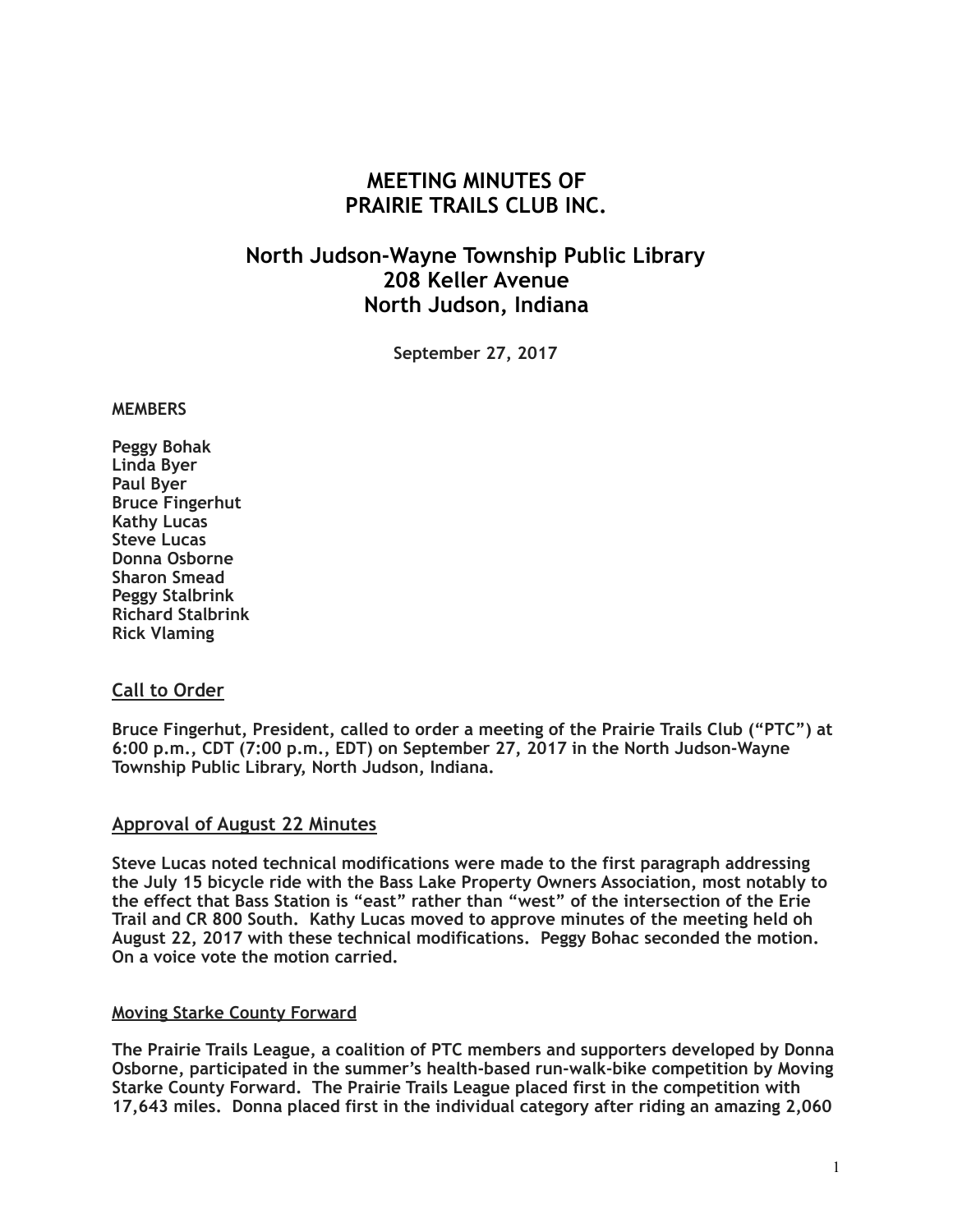**miles on her bicycle. Kathy brought a cake and sign to congratulate Donna and the Prairie Trails League for their awards.** 

**Donna thanked Kathy and added that Nancy Dembowski, Moving Starke County Forward President, issued five \$50 gift certificates from the Wellness Center. Donna suggested one \$50 certificate be distributed to five worthy individual participants among the Prairie Trails League. The PTC membership agreed.**

## **Treasurer's Report**

**Kathy circulated a written copy of the Treasurer's Report. She said the donation from Gurrado/Winters was made following use of the Lucas's cottage at Bass Lake. The report follows with technical adjustments based on updates subsequent to preparation, including the Stalbrinks' memberships and donations:** 

#### 1. The First National Bank of Monterey

| Beginning balance 8/31/2017              |                                          | \$5,142.58  |
|------------------------------------------|------------------------------------------|-------------|
|                                          | Deposit 9/11/2017 (Membership: A. Nolan) | 25.00       |
|                                          | (Bench: S. Bortell)                      | 250.00      |
|                                          | (Gift: Gurrado/Winters)                  | 400.00      |
| <b>Disbursements</b>                     |                                          |             |
|                                          | Green Tree Recycling (for benches)       | (310.00)    |
|                                          | D. Osborne (for gift to arborists)       | (100.00)    |
| Ending balance 9/30/2017                 |                                          | \$5,407.58  |
| 2. PayPal                                |                                          |             |
| Beginning balance 8/22/2017              |                                          | \$103.34    |
| (Membership & Gift: R.&P. Stalbrink)     |                                          | 125.00      |
| Ending balance 9/27/2017                 |                                          | \$228.34    |
|                                          |                                          |             |
| 3. Northern Indiana Community Foundation |                                          | \$ 5,286.65 |
| <b>PTC Total:</b>                        |                                          | 10,992.57   |
|                                          |                                          |             |

## **PTC Membership List Distribution**

**Kathy distributed a PTC membership list as anticipated in the August meeting minutes. The list included names of current members without personal information. A member may elect to have his or her name excluded from the list upon written request to the PTC. This list and later membership lists may be used for recruitment and renewals but cannot be sold.** 

## **Update on Lids-to-Benches Project**

**Kathy reported that the exchange of lids for two trail benches, through the "ABC Promise**  Program" of Green Tree Plastics, took place as scheduled in Evansville on September 12. **She again thanked Carolla Heilstedt for the invaluable use of her Chevrolet Silverado to deliver the lids and bring back the benches. The lids filled the truck, and a smaller vehi-**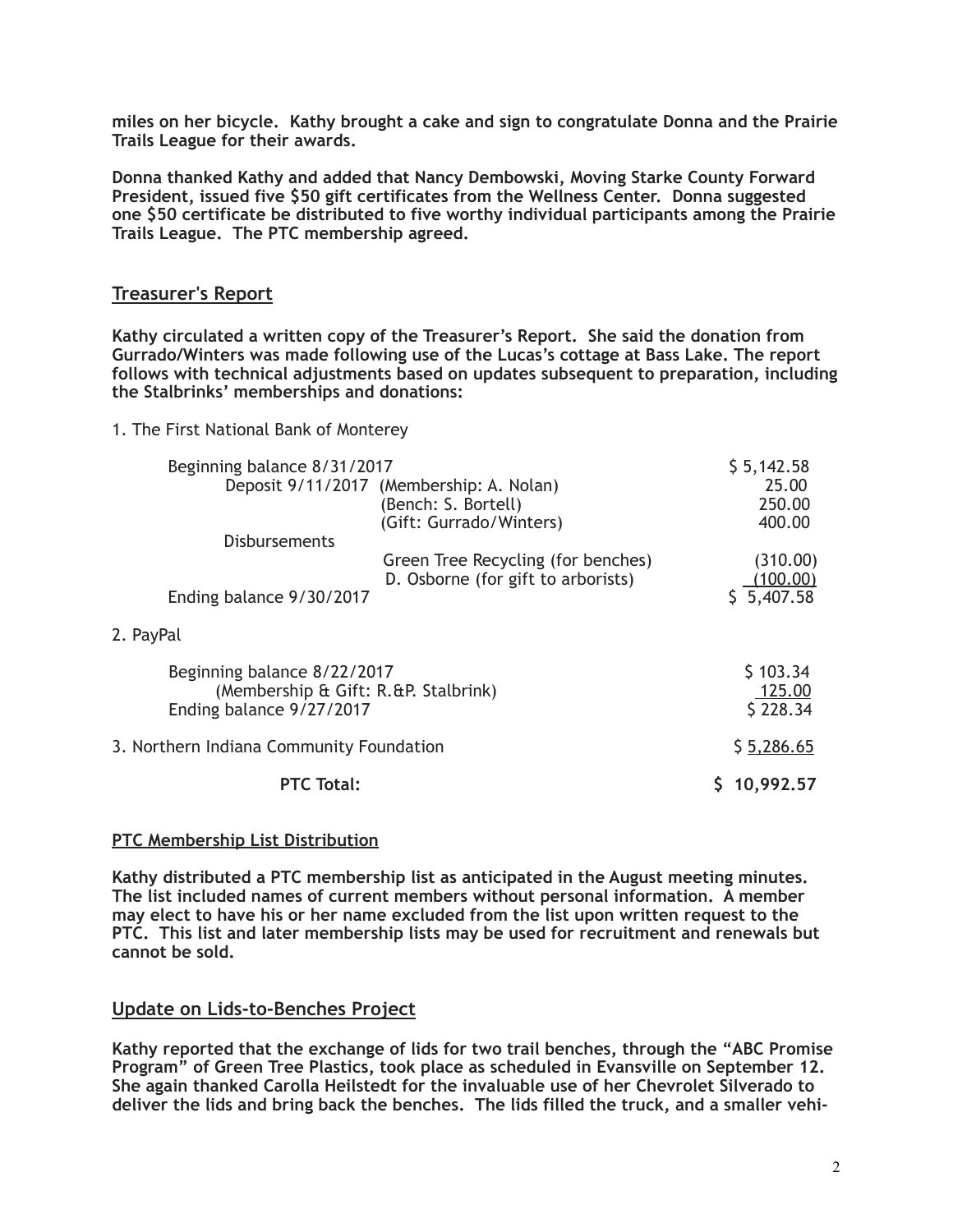**cle could not have carried both benches. "Our belief was that a little more than 400 pounds of lids had been collected through the PTC members and partners, and the excess could then be 'banked' toward a future bench." Green Tree Plastics determined the lids weighed only 395 pounds, although there was no penalty for the small shortage.** 

**The BIC Committee inspected the benches during its September 19 meeting. Members said the benches are hefty but not theft proof. During the committee meeting, Bruce outlined possible approaches to affix the benches and reduce the likelihood of theft or vandalism.** 

**The BIC Committee reviewed donations for and locations of the two benches. Scott Bortell donated \$250 for placement of one bench near his home at the intersection of the Erie Trail and CR 400 East. In addition to the bench, he seeks a plaque that references the donation and modest landscaping similar to what was provided for the bench donated by Susan DeSantis at Aldine. The CR 400E site would also be evaluated for a wayfinding sign. Kathy said Scott would be invited to join us for an onsite discussion of placement specifics.** 

**The second bench was slated for placement at Lena Park near Steve and Kathy's trailside home. Comparable or greater funding than at CR 400E would be provided for the Lena Park location from sources outside PTC assets. Landscaping similar to that at the CR 400E site would be provided, along with wayfinding signage. Signage to interpret Lena Park history was also being developed for the vicinity of the second bench.** 

**Kathy said the PTC has received a few lids since completing the September 12 exchange. She asked whether there was interest in continuing the collection process to seek a third bench.** 

**Donna said Scott Kubush of the Peaceable Primate Sanctuary has expressed interest in contributing in purchasing a bench. Steve responded this could also be accomplished through the ABC Promise Program. A quicker alternative would be to purchase the bench from Green Tree Plastics without participating in the program. The PTC then would lose the cost savings and opportunity to communicate with a local youth group about benefits of recycling.** 

## **Report of September BIC Committee Meeting and Luminous Fund Grant Application**

**Steve reminded members that minutes of the September 19 BIC Committee meeting were distributed to them by email. In addition to the discussion of the Lids-to-Benches Project outlined in the previous topic, the committee evaluated signage needs with an emphasis on the S13 Connector.** 

**During the committee meeting, Kathy recommended seeking a grant from the Luminous Fund to help implement a pilot signage project along the S13 Connector from the Erie Trail to the south side of Bass Lake. The grant request would include signage at CR 210, along S13 (CR 450 East), and at the connection with the Erie Trail which also involves a short segment of CR 800 South. Kathy said September 30 was the deadline for the grant application, so the PTC needed to move quickly.** 

**During the PTC meeting, Kathy said she was not trained for or experienced with making grant applications and would gladly pass along application responsibility to another willing member. No one else volunteered during the meeting to prepare the application.**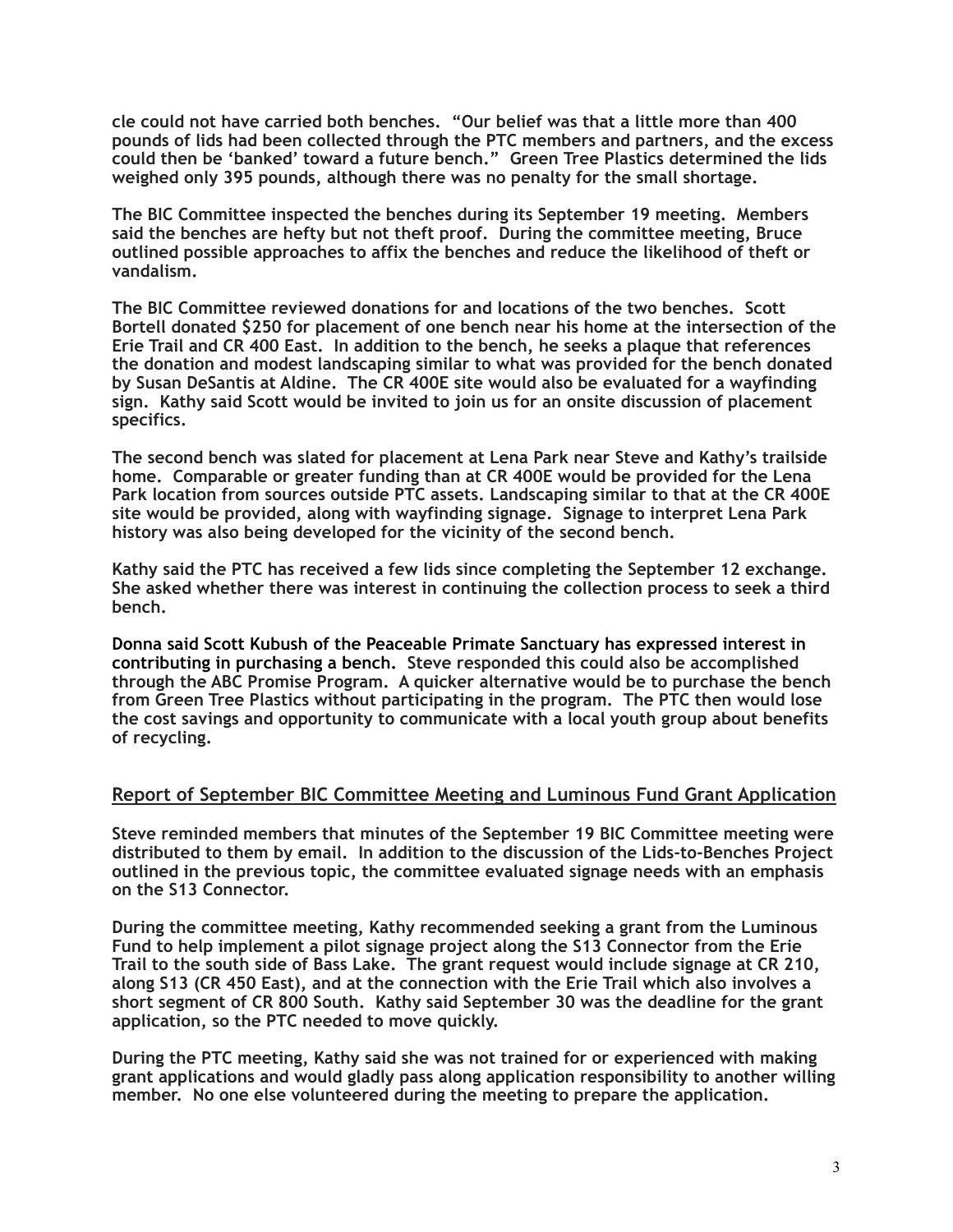**During the BIC Committee meeting, Russ Blais underlined the merit of improvements at the triangle formed by S13 and CR 210, particularly in light of road construction on CR 210 northwest of the intersection. He noted the presence of a billboard at the triangle, which receives minimal use, and wondered whether it could support trail needs. Russ volunteered to contact the billboard company to see what arrangements might be made. Members agreed that in addition to wayfinding signage, there should be a serious effort to develop interpretative signage of Bass Lake history and a good trailhead. Russ said he was a member of the Starke County Historical Society Board of Directors and would research what imagery might be available for inclusion in interpretative signage.** 

**Bruce said he has had early discussions about replacement signs with the gold-and-black feathered logo used historically by the Erie Lackawanna Railway. The discussions suggest metal signs would be less expensive than previously expected. The signs would be used mostly along the Erie Trail, but there would probably also be a need to guide users to the Erie Trail from connectors. A version of the Pulaski County green-and-white share-theroad signs would be used for S13 and other connectors.** 

## **Report of Maintenance Committee and Aldine Cottonwood Removal**

**Paul and Linda Byer reported they have completed mowing on the Erie Trail to west of the intersection with Range Road. Steve had mowed and weeded west to CR 100W. Bruce and Warren Burke have mowed to the SR 10 rest park.** 

**Paul said he and Linda have also had good success using a tractor to pull honeysuckle up from the roots and then to apply treatment. Honeysuckle grows quickly but has shallow roots.** 

**Linda said the joint work day between the Marshall County Horse Association and the PTC held this year on May 6, which focused on honeysuckle removal on the south side of the Erie Trail just west of CR 300 East, has shown good results. Sharon Smead said she would try to repeat a similar workday next May.** 

**Donna described removal on August 31 of the cottonwood that buckled asphalt at Aldine. Work was performed without fee by Greg and Garrett Trusty of Stormy's Tree Service, LLC. As reflected previously in the Treasurer's Report, they were given gift certificates to express our thanks for their generosity.** 

**Linda said she and Paul chemically treated the stump on the same day. She believes the tops of the cottonwood are within the Erie right-of-way and not on land of an adjacent owner.** 

## **Discussion of Possible HVRM Lease to Starke County**

**As liaison to the Hoosier Valley Railroad Museum, Linda reported she and Paul attended a recent HVRM meeting. She said the litigation involving use of the railway northwest of North Judson has been resolved, and the North Judson Town Council agreed to continue its contract with the current operator.**